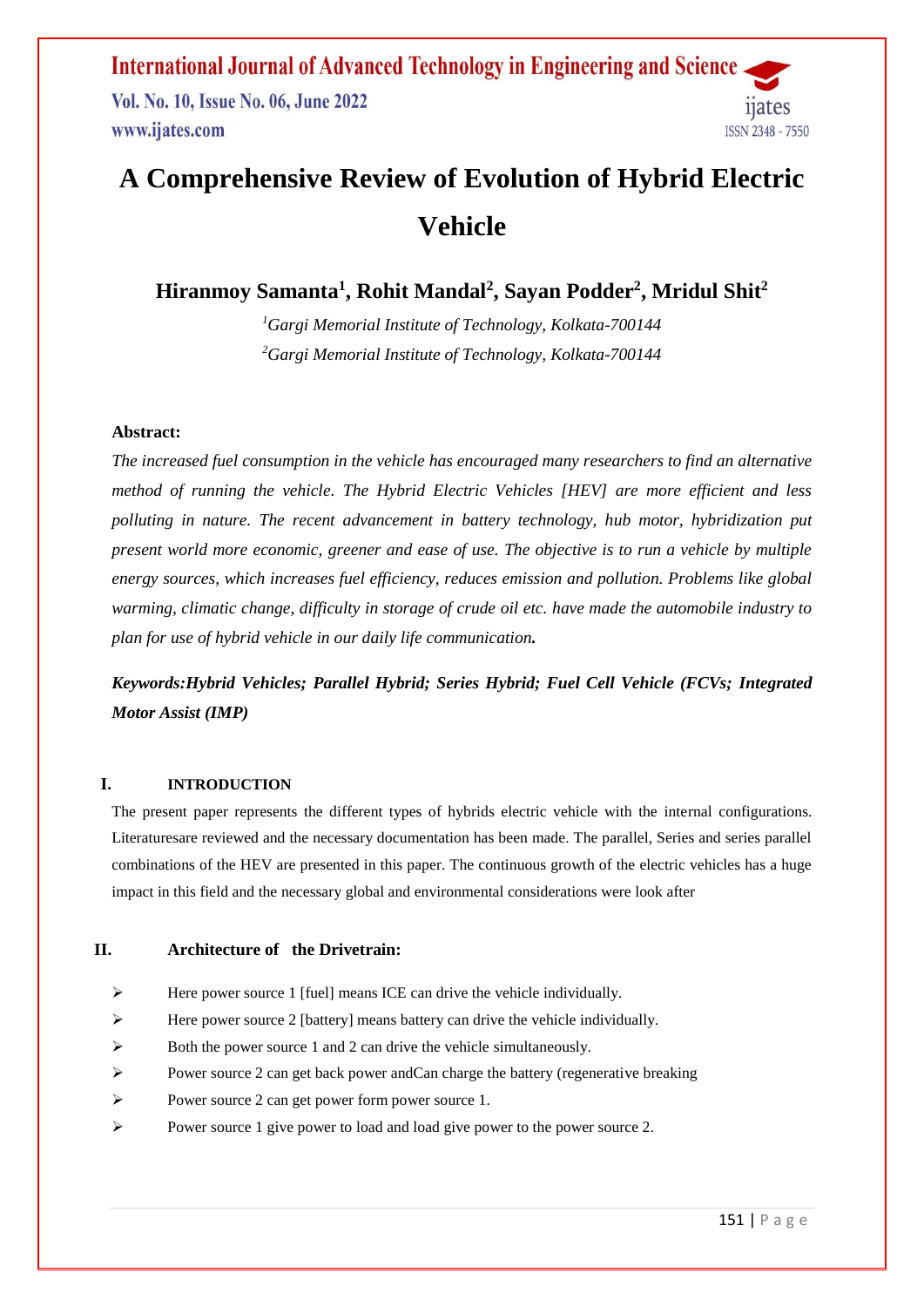Vol. No. 10, Issue No. 06, June 2022 www.ijates.com





**Fig 1: Architecture of Drivetrain**







**Fig.3. selling data of hybrid and electric Vehicle**

#### **III. Classification of Hybrid Electric Vehicle:**

Hybrid Electric Vehicles are classified based on how power is transmitted to the load from the source. Based on this it can be classified into three types such as:

1. Series connection.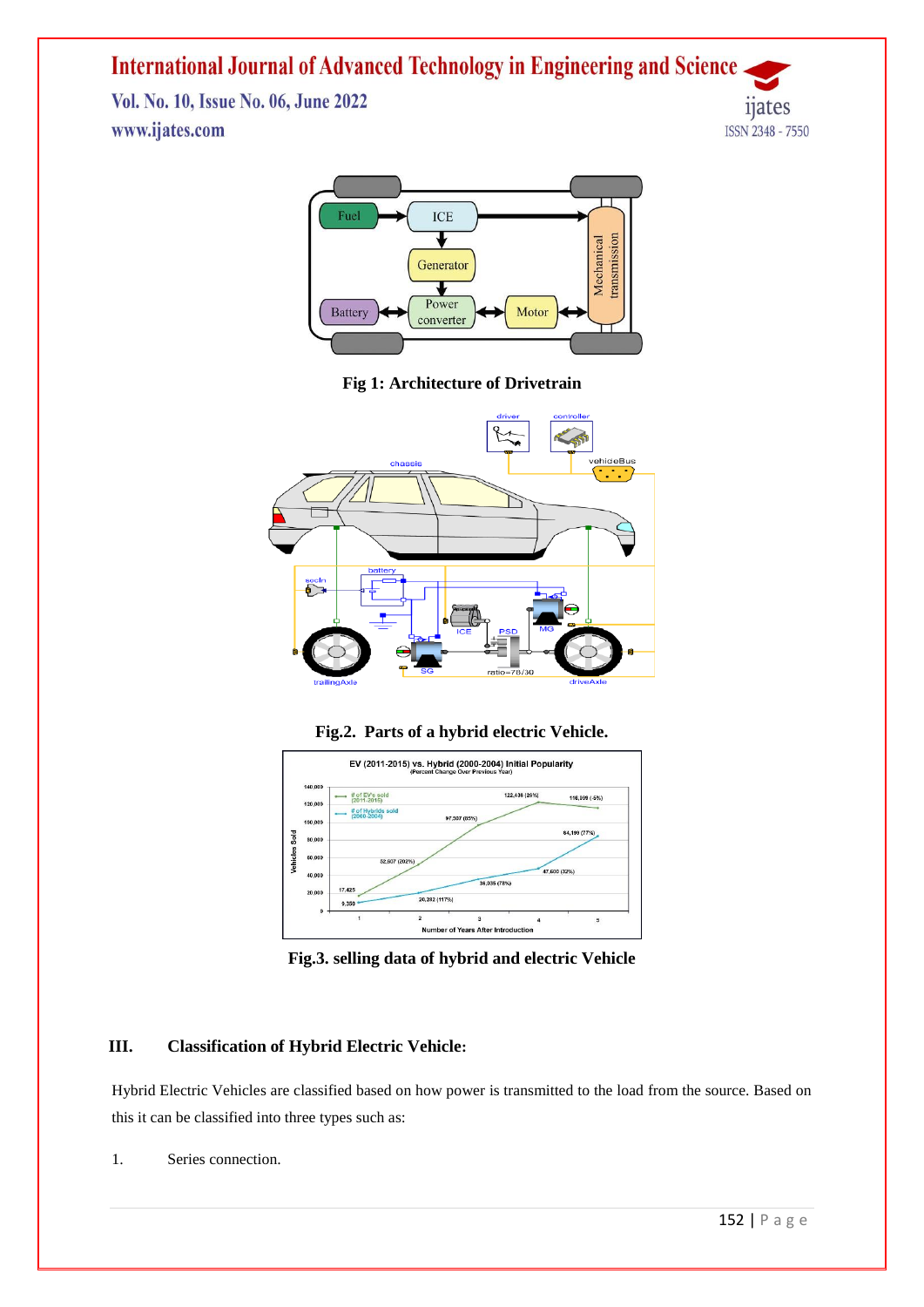Vol. No. 10, Issue No. 06, June 2022 www.ijates.com



- 2. Parallel connection.
- 3. Series-Parallel Hybrid (Split Type).

#### **Series connection:**

Series connection is a connection where only energy converter can provide propulsion power. In this case IC engine acts as a main mover. It can drive an electric generator which helps to charge the electric cell or battery and at the same time it drives the motor and the motor transmit power to the load. And the battery cell can drive the vehicle when driver wants to drive the car by the electric powersupply.





#### **Parallel connection:**

A parallel connection is a connection where more than more than one conversion device can deliver propulsion power to the wheels for drive the vehicle. Here the IC engine and the electric power supply are connected in parallel. Both connected with the mechanical coupling joint that blend the torque coming from the two power source. In this type of connection the power require to drive the motor is less than the power require in a pure electric vehicle and the series connection.



**Fig 5: Parallel Connection**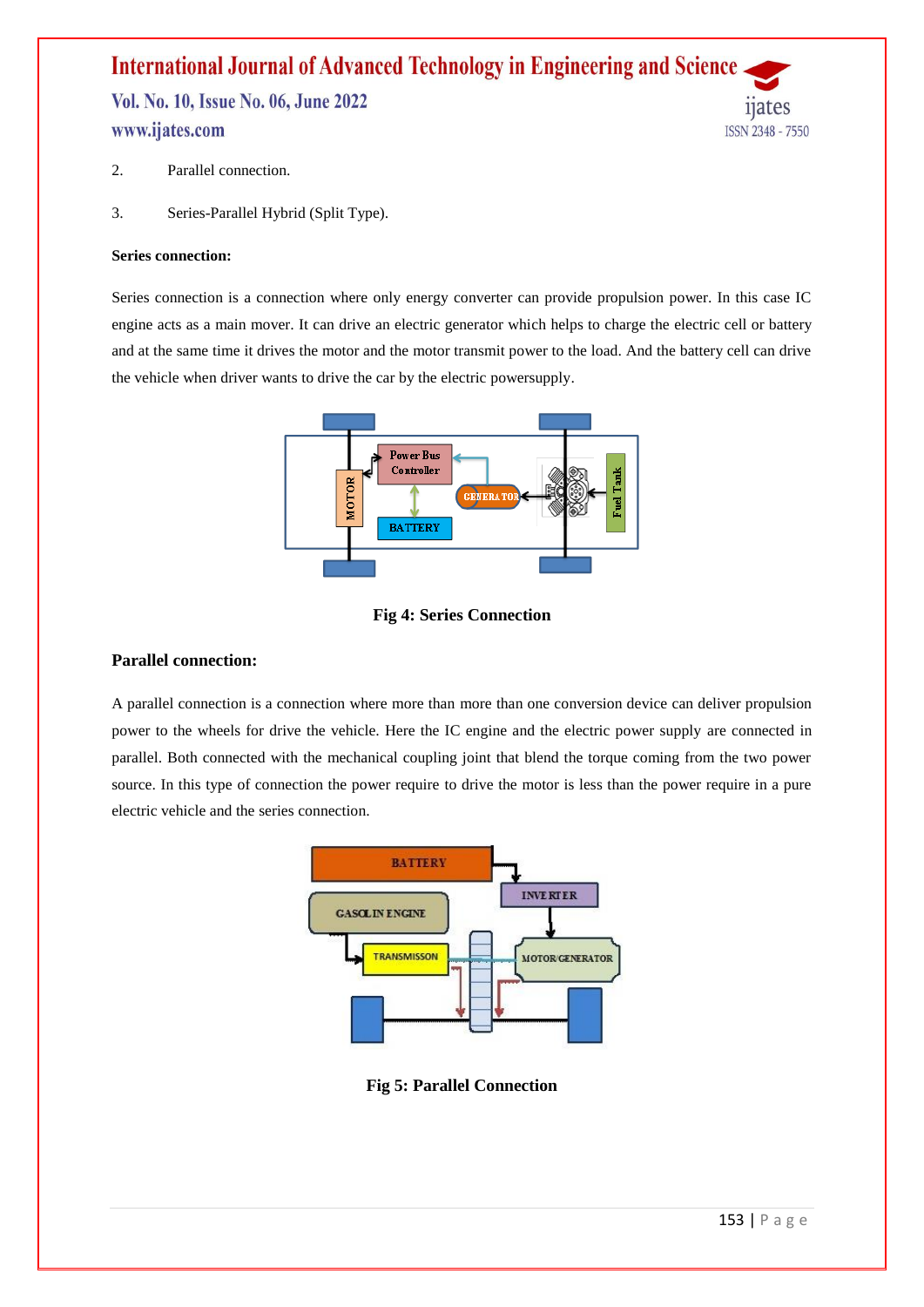Vol. No. 10, Issue No. 06, June 2022 www.ijates.com



In this type of configuration the IC engine is also used for the charging of the battery. This type of configuration is more complicated and uses more mechanical joint and linker as compare to series connection and parallel connection. In series parallel connection a small series connection is added with the architecture. In this type of connection the battery charge remain on when the vehicle stuck in the prolong traffic jams. The power split device allocated power from IC engine to front wheels through driveshaft and electric generator depending on driving condition. For short bursts of acceleration, power can be delivered to the driveshaft from both IC engine and electric motor. A central control unit regulates power flow for the system using multiple feedback signals from various sensors.



**Fig 6: Series Parallel Connection**

#### **IV. Degree of Hybridization***:*

Parallel hybrid vehicle or combined hybrid vehicle are categorized according to degree of hybridization. Degree of hybridization is totally based on power supply by the IC engine and also based on power supply by the electric motor. In some vehicle IC engine act as main dominant and electric motor get switch on when the more power or boost is needed. Some cases both the IC engine and the electric motor take the equal load or the load divided equally between the IC engine and the electric motor.

#### **Degree of hybridization = (motor power/ motor power + engine power)\*100.**

#### *Micro Hybrid***:**

Here start and stop of the engine automatically is performed by the electric motor when the vehicle stuck in the jams. In this type of case motor is not to help the vehicle by providing the additional torque. Electric motor supply power of 2.5kw at 12 volts power save is 5-10%.

#### *Mild hybrid:*

Electric motor generator is integrated to provide 10% of maximum engine power. These hybrids improve drawbacks of fossil fuel vehicles. Here motor or generator is in parallel with IC engine. Electric Motor supplies power 10 to 20 kW at 100-200 volts. Energy saving 20 to 30%

11ates

ISSN 2348 - 7550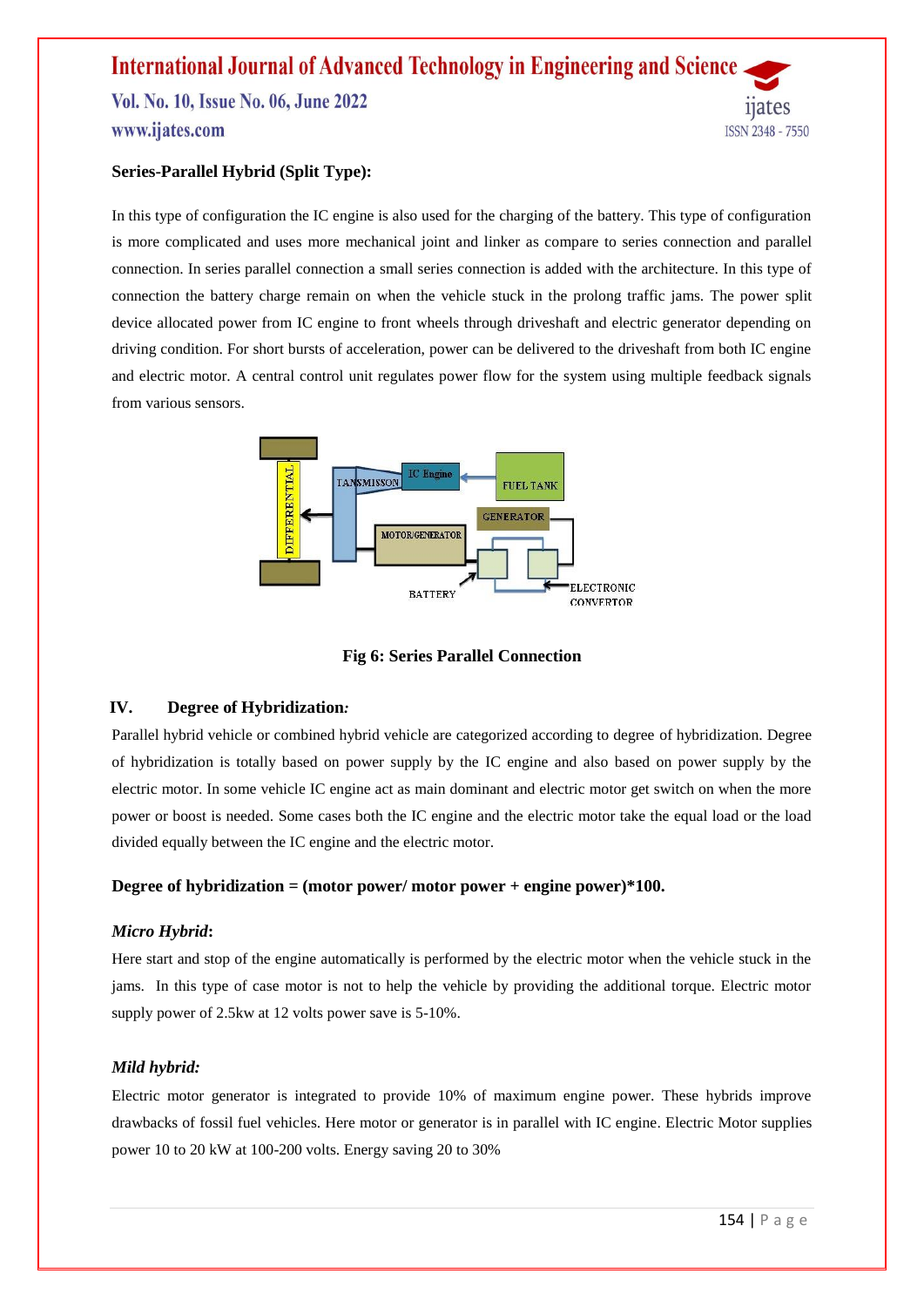### **International Journal of Advanced Technology in Engineering and Science** Vol. No. 10, Issue No. 06, June 2022 www.ijates.com **ISSN 2348 - 7550**

#### *Full Hybrid:*

*.*Electric motor provides at least 40% of engine power as additional torque. Bigger motor and battery reduces the required size of conventional engine. It has improved fuel consumptions and reduced emissions. Circa Electric Motor supplies power 50 kW at 200-300 volts. Energy saving 30 to 50%

#### **Plug-in Hybrid:**

Plug-in hybrid electric vehicles are known as PHEVs–combine a gasoline or diesel engine with an electric motor and a large rechargeable battery. Unlike conventional hybrids, these hybrids can be plugged-in and recharged from an outlet, allowing the vehicle to drive extended distances using just electricity. When the battery is emptied, the conventional engine turns on and the vehicle operates as a conventional, non-plug-in hybrid.

#### **V. Conclusion:**

We can say that by this process is possible to increase the fuel efficiency. By this process it is possible to decrease the amount pollution in the world. By this process we can minimize the size of the IC engine and at the same time we can increase the fuel efficiency of the vehicle. Regenerative braking system installed in most of the hybrid vehicles. It is a system where we can store the energy that normally lost due to friction. This energy is stored in the batteries andcan be used for propulsion. Electric hybrid vehicle can also avoids energy losses which is related with engine operation where a normal Internal combustion engineis inefficient at different speed at different load combinations.

#### **References:**

- 1. C. Chan, "the state of the art of electric and hybrid vehicles,proceedings of the ieee, vol. 90, no. 2, pp. 247– 275, 2002."executive summary es-1," [http://www.epa.gov/climatechange/emissions/downloads09/ghg2007](http://www.epa.gov/CLIMATECHANGE/EMISSIONS/DOWNLOADS09/GHG2007-ES-508.PDF) [es-508.pdf.](http://www.epa.gov/CLIMATECHANGE/EMISSIONS/DOWNLOADS09/GHG2007-ES-508.PDF)
- 2. M. Rexeis and s. Hausberger, "trend of vehicle emission levelsuntil 2020—prognosis based on current vehicle measurementsand future emission legislation,"atmosphericenvironment,vol. 43, no. 31, pp. 4689– 4698, 2009.
- 3. c. C. Chan, "the state of the art of electric, hybrid, and fuelCell vehicles," proceedings of the ieee, vol. 95, no. 4, article id

4168013, pp. 704–718, 2007.

- 4. C. C. Chan, a. Bouscayrol, and k. Chen, "electric, hybrid, andfuel-cell vehicles: architectures and modeling," ieee transactionsOn vehicular technology, vol. 59, no. 2, article id5276874, pp. 589–598, 2010.
- 5. c. C. Chan and y. S.wong, "electric vehicles charge forward,Ieee power and energy magazine, vol. 2, no. 6, pp. 24–33,2004.
- 6. s. Campanari, g. Manzolini, and f. Garcia de la iglesia,"energy analysis of electric vehicles using batteries or fuel cellsthrough wewheel driving cycle simulations," journal ofpower sources, vol. 186, no. 2, pp. 464– 477, 2009.